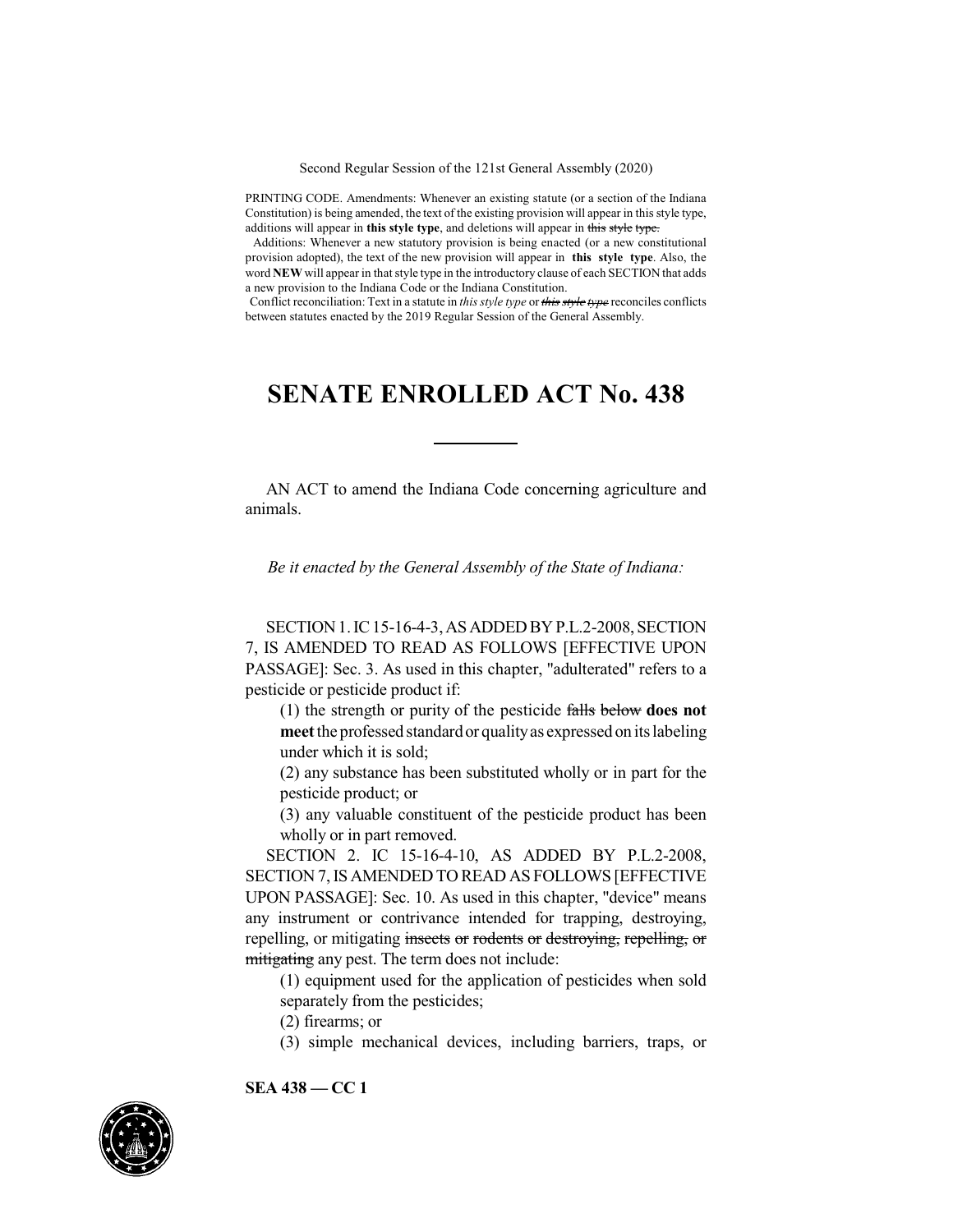adhesives, or other simple contrivances that are not subject to this chapter as determined by the pesticide review board.

SECTION 3. IC 15-16-4-14, AS ADDED BY P.L.2-2008, SECTION 7,IS AMENDED TO READ AS FOLLOWS [EFFECTIVE UPON PASSAGE]: Sec. 14. As used in this chapter, "fungi" means all nonchlorophyll-bearing thallophytes (all nonchlorophyll-bearing plants of a lower order than mosses and liverworts), including:

 $(1)$  rusts;

 $(2)$  smuts;

(3) mildews;

 $(4)$  molds;

(5) yeasts;

(6) bacteria; and

(7) viruses;

except those on or in a living human or other animal. **"fungus"hasthe meaning set forth in IC 15-16-5-14.**

SECTION 4. IC 15-16-4-18, AS ADDED BY P.L.2-2008, SECTION 7,IS AMENDED TO READ AS FOLLOWS [EFFECTIVE UPON PASSAGE]: Sec. 18. As used in this chapter, "immediate container" meansthe part of a container that is in direct contact with a pesticide. product.**In the case of a pesticide productthatis a device, the term includes the device itself.**

SECTION 5. IC 15-16-4-28, AS ADDED BY P.L.2-2008, SECTION 7,IS AMENDED TO READ AS FOLLOWS [EFFECTIVE UPON PASSAGE]: Sec. 28. As used in this chapter, "person" means: any:

(1) **an** individual;

(2) **a** partnership;

(3) **an** association;

(4) **a** fiduciary;

(5) **a** corporation; or

(6) **an** organized group of persons;

whether incorporated or not.

SECTION 6. IC 15-16-4-34, AS ADDED BY P.L.2-2008, SECTION 7, IS AMENDED TO READ AS FOLLOWS [EFFECTIVE UPON PASSAGE]: Sec. 34. As used in this chapter, "plant regulator" means any substance or mixture of substances, intended through physiological action, for:

(1) accelerating or retarding the rate of growth or rate of maturation; or

(2) altering the behavior of ornamental or crop plants or the produce of ornamental or crop plants.

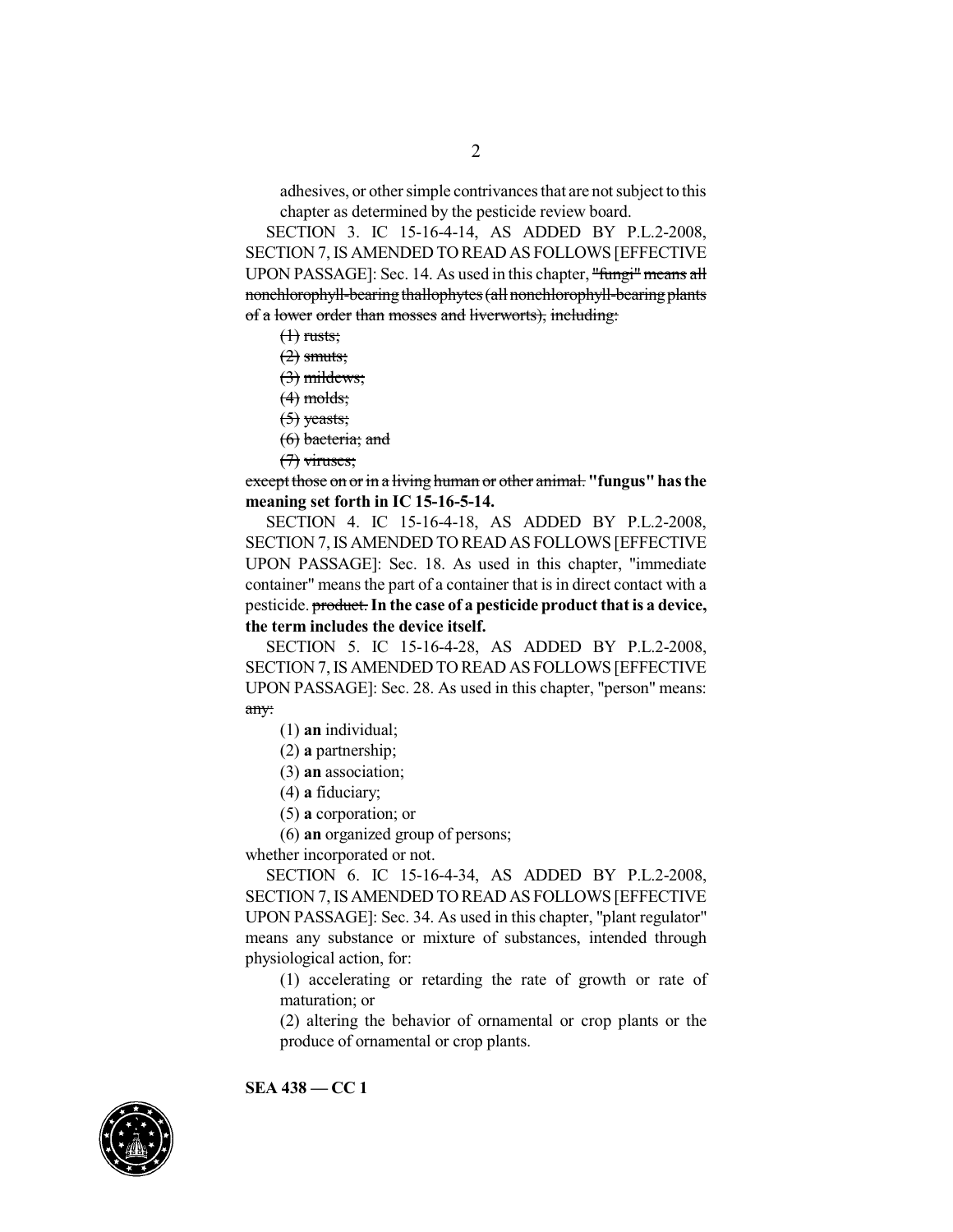The term does not include substances to the extent they **that** are intended **solely** as plant nutrients, trace elements, nutritional chemicals, plant inoculants, and soil amendments.

SECTION 7. IC 15-16-4-56, AS ADDED BY P.L.2-2008, SECTION 7,IS AMENDED TO READ AS FOLLOWS [EFFECTIVE UPON PASSAGE]: Sec. 56. For more than one (1) pesticide product to be considered the same pesticide product, each pesticide product must exhibit the same:

(1) product name;

(2) registrant name;

(3) United States Environmental Protection Agency registration number, and **if applicable;**

(4) labeling, **claims, and branding; and**

## **(5) ingredient statement.**

SECTION 8. IC 15-16-4-61, AS ADDED BY P.L.2-2008, SECTION 7, ISAMENDED TO READ AS FOLLOWS [EFFECTIVE UPON PASSAGE]: Sec. 61. (a) Each pesticide product that is:

(1) produced, distributed, sold, displayed, or offered for sale within Indiana; or

(2) delivered for transportation or transported:

(A) in intrastate commerce; or

(B) between points within Indiana through any point outside Indiana;

must be registered in the office of the state chemist.

(b) The application for registration must be made on a form provided by the state chemist that includes the following information:

(1) The name and address of the:

(A) applicant; and

(B) person whose name will appear on the label, if a person other than the applicant.

(2) The complete brand name of the pesticide **product.**

(3) A complete copy of the labeling accompanying the pesticide **product.**

(4) A statement of all claims to be made for it, including directions for use.

(5) If requested by the state chemist, a full description of the tests made and the results of the tests upon which the claims are based. In the case of renewal of registration, a statement shall be required only with respect to information that is different from that furnished when the pesticide was registered or last reregistered.

SECTION 9. IC 15-16-4-62, AS AMENDED BY P.L.99-2012,

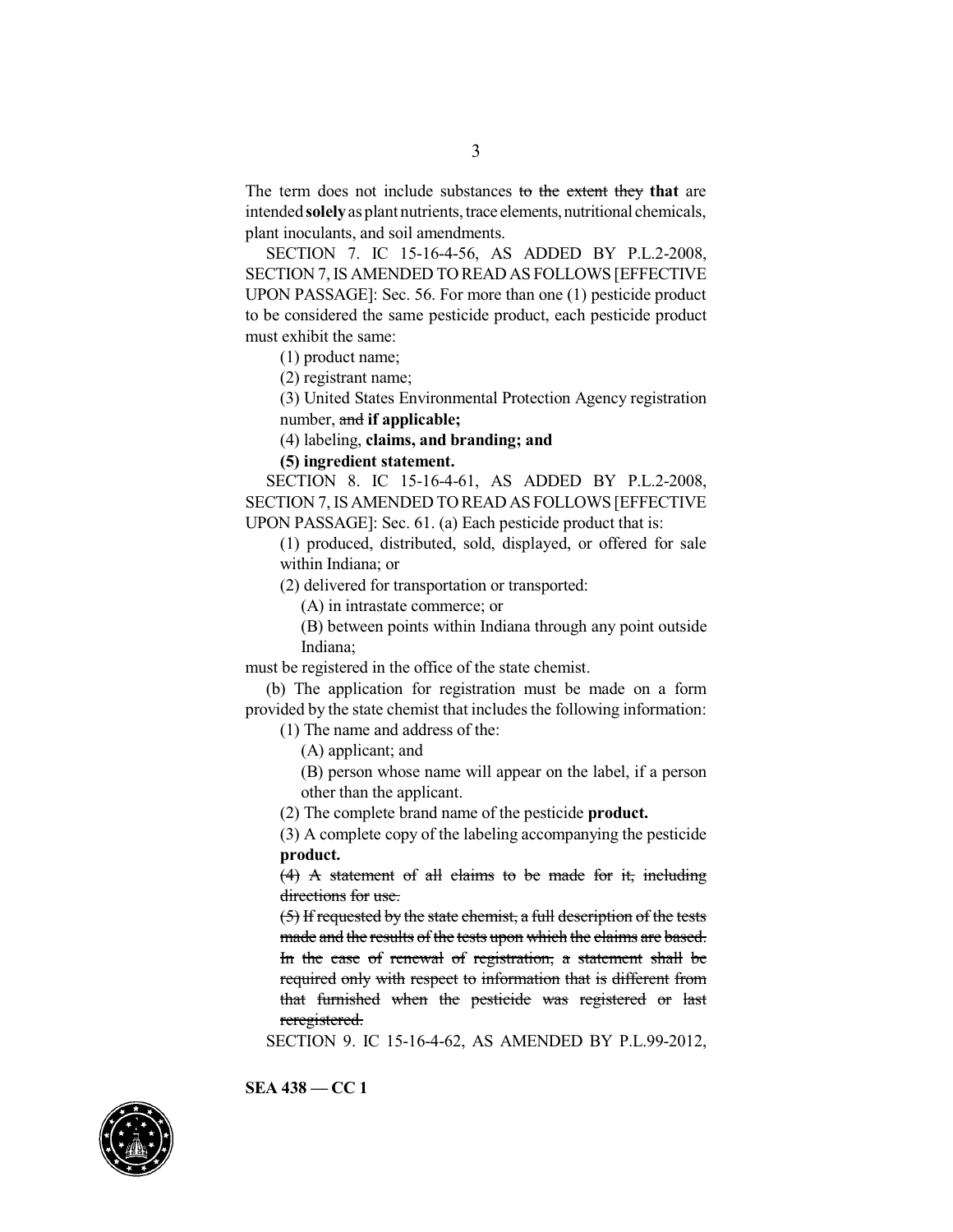SECTION 12, IS AMENDED TO READ AS FOLLOWS [EFFECTIVE UPON PASSAGE]: Sec. 62. (a) Each registrant shall pay an annual, nonrefundable **application** fee of one hundred seventy dollars (\$170) for each application for each pesticide product submitted for registration **or reregistration.**

(b) Each registration expires January 1 of each year.

(c) Allfees collected bythe state chemist under this chapter shall be paid to the treasurer of Purdue University, who shall deposit the fees in a special restricted account designated by the treasurer of the board of trustees of Purdue University.

(d) Fromthe account described in subsection (c), the treasurer shall pay all expenses incurred in administering this chapter, including expenses for the following:

(1) The employment of:

(A) inspectors;

(B) investigators;

(C) researchers;

(D) analysts;

(E) administrators; and

(F) clerical and service staff.

(2) Expenses in procuring samples and printing results of inspections.

(3) Purchasing:

(A) supplies;

- (B) equipment; and
- (C) services.
- (4) Necessary remodeling.

(5) Other expenses of the office of the state chemist.

(6) The transfer of ten dollars (\$10) from each fee paid under subsection (a) on an annual basis to the office of Purdue pesticide programs to provide education about the safe and effective use of pesticides.

The treasurer is not required to use any other funds, except those collected as registration fees, to pay any expenses incurred in the administration of this chapter. The dean of agriculture shall make an annual financial report to the governor showing total receipts and expenditures of all fees received under this chapter.

(e) A registrant who registers or pays an annual fee after December 31 of any year shall pay a late fee of one hundred seventy dollars (\$170) as well as the annual fee.

(f) Excess funds from the collection of fees under this chapter are subject to IC 15-16-2-36.

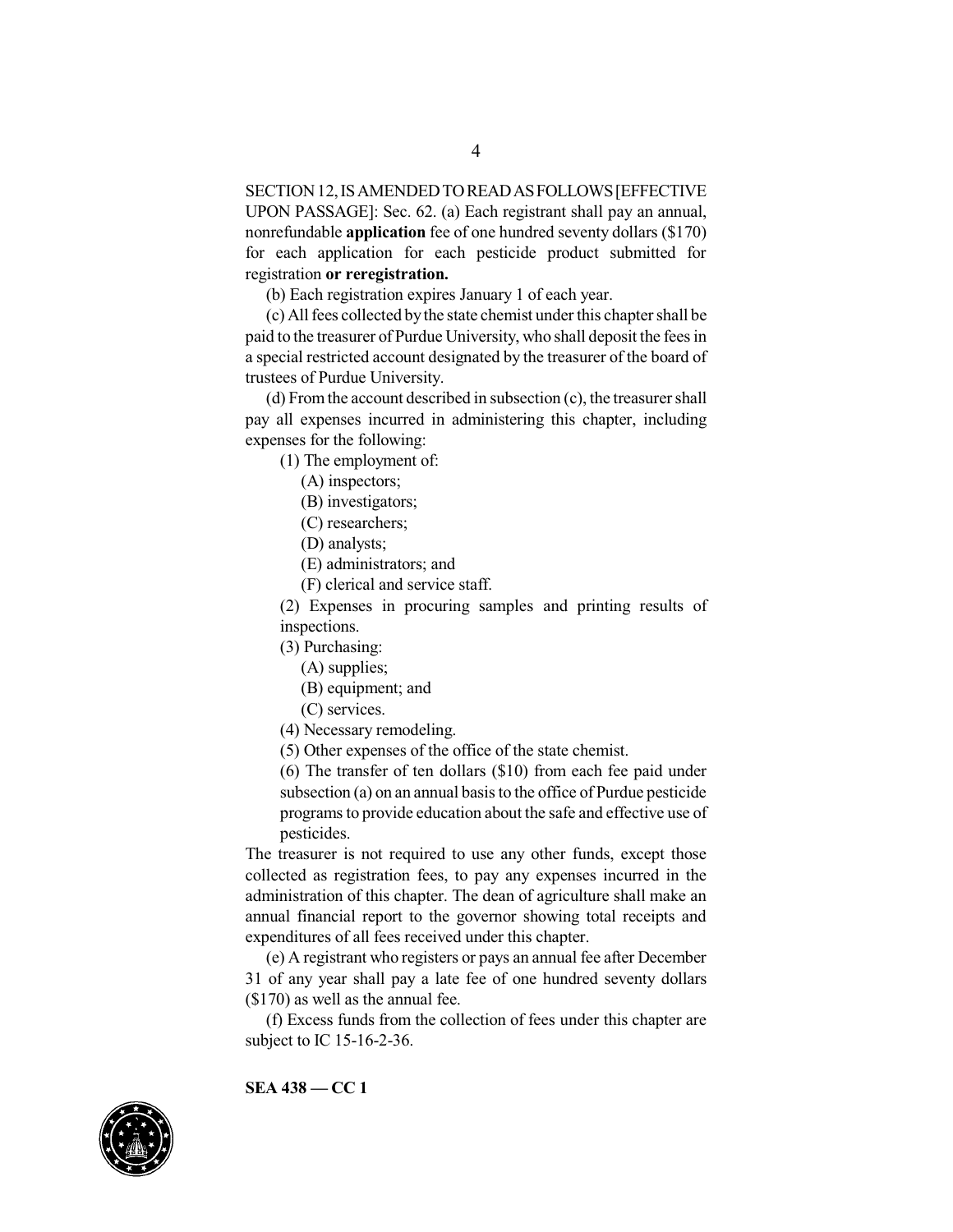SECTION 10. IC 15-16-4-64, AS ADDED BY P.L.120-2008, SECTION 69, IS AMENDED TO READ AS FOLLOWS [EFFECTIVE JULY 1, 2020]: Sec. 64. (a) The state chemist shall **may** require the submission of the complete formula of any pesticide product, including: the:

(1) **the** confidential statement of formula;

(2) **the** analytical methods for the analysis of the pesticide formulation and the analysis of residues of the pesticide product in environmental media; and

(3) **the** analytical standards of the pesticide product;

**(4) the safety data sheet;**

**(5) the physical sample of the pesticide product; and**

**(6) a statement of all claims to be made for the pesticide product, including a full description ofthe tests made and the results of the tests upon which the claims are based.**

In the case of a federally registered product, this requirement may be waived.

(b) The state chemist shall register a pesticide product if:

(1) the state chemist determines that the composition of the pesticide product warrants the proposed claims for the pesticide product;

(2) the pesticide product, its labeling, and other material required tobe submitted complywith the requirements ofsection 61 ofthis chapter; and

(3) the state chemist determines that the person submitting the application for registration has complied with the requirements of this chapter, **including satisfying all outstanding judgments resulting from a violation ofthis chapter, after any action has been finalized under section 64.5 of this chapter.**

(c) The state chemist shall notify the applicant that the pesticide product, labeling, or other material required to be submitted fails to comply with the law if the state chemist determines:

(1) that the proposed claims for the pesticide product; or

(2) the pesticide product, its labeling, and other material required to be submitted;

does not comply with this chapter, **including satisfying all outstanding judgments resulting from a violation of this chapter, after any action has been finalized under section 64.5 of this chapter.**

 $(d)$  If the state chemist notifies an applicant under subsection  $(c)$ , the state chemist shall give the applicant an opportunity to make the necessary corrections. If upon receipt of notice, the applicant does not

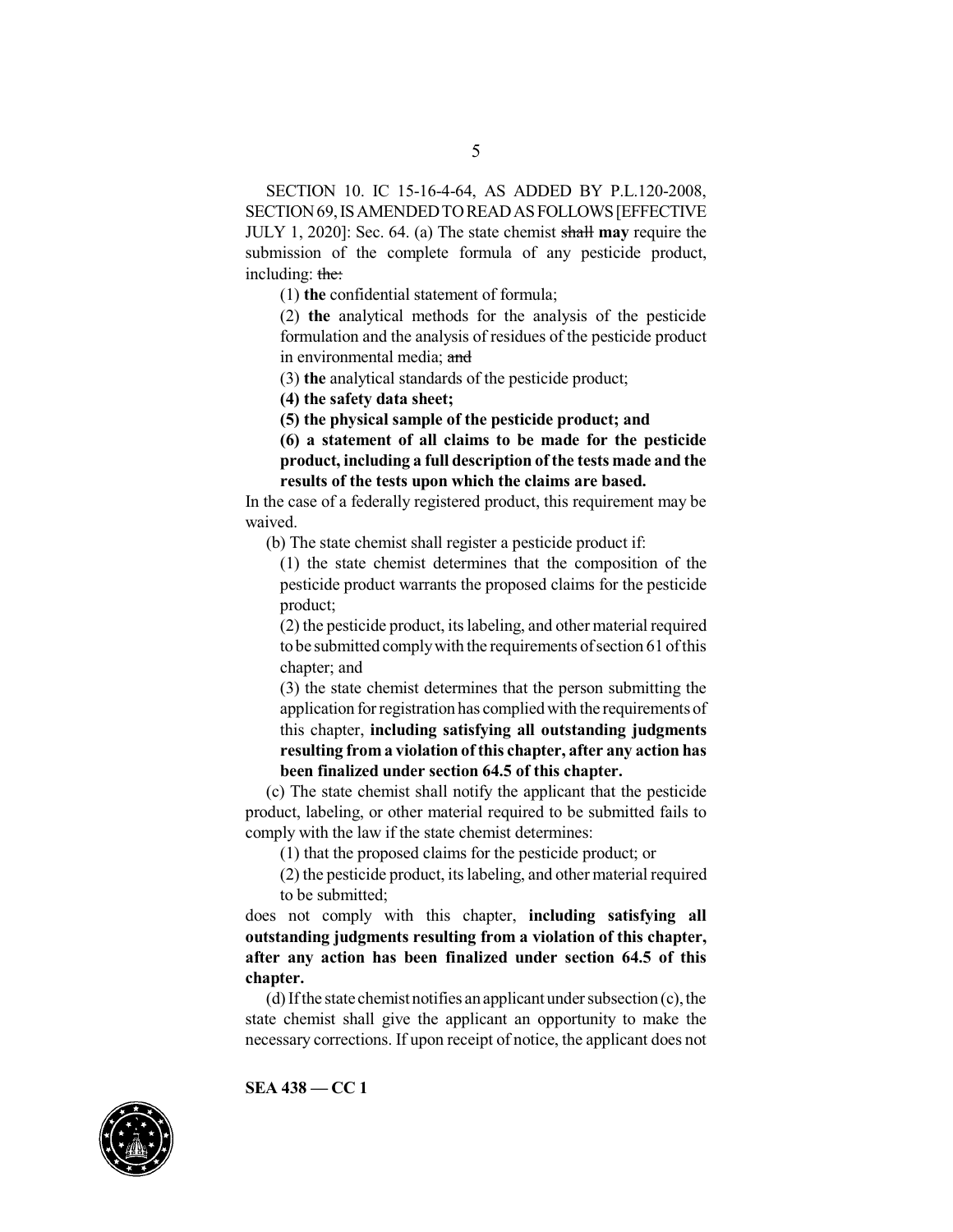make the corrections, the state chemist may refuse to register the pesticide product.

(e) The state chemist, in accordance with the procedures specified in this section, may deny, suspend, or cancel the registration of a pesticide whenever the state chemist determines that:

(1) the pesticide product;

(2) the pesticide product's labeling; or

(3) the person submitting the application for registration of the pesticide product;

does not comply with this chapter, **including satisfying all outstanding judgments resulting from a violation of this chapter, after any action has been finalized under section 64.5 of this chapter.**

 $(f)$  If:

(1) an application for registration is refused; or

(2) the state chemist proposes to deny, suspend, or cancel a registration;

notice of the action and information concerning the person's right to obtain a review under section 64.5 of this chapter must be given to the applicant or registrant.

SECTION 11. IC 15-16-4-69, AS ADDED BY P.L.2-2008, SECTION 7,IS AMENDED TO READ AS FOLLOWS [EFFECTIVE JULY 1, 2020]: Sec. 69. (a) Subject to this section, if a person violates this chapter or a rule adopted under this chapter, the state chemist under IC 4-21.5-3-6 may warn, cite, or impose a civil penalty on the person or:

- (1) deny;
- (2) suspend;
- (3) revoke; or
- (4) amend;

the person's registration under this chapter.

(b) The state chemist may impose civil penalties **under thissection** only in accordance with the schedule of civil penalties adopted by the board. The board shall establish a schedule of the civil penalties that may be imposed under subsection (a) by rule adopted under IC4-22-2. The rule adopted under this subsection may not provide for a civil penalty that exceeds the following:

(1) Two hundred fifty dollars (\$250) for a person's first violation.

(2) Five hundred dollars (\$500) for a person's second violation.

(3) One thousand dollars (\$1,000) for a person's third violation and each subsequent violation.

(c) If a violation is of a continuing nature, the state chemist may

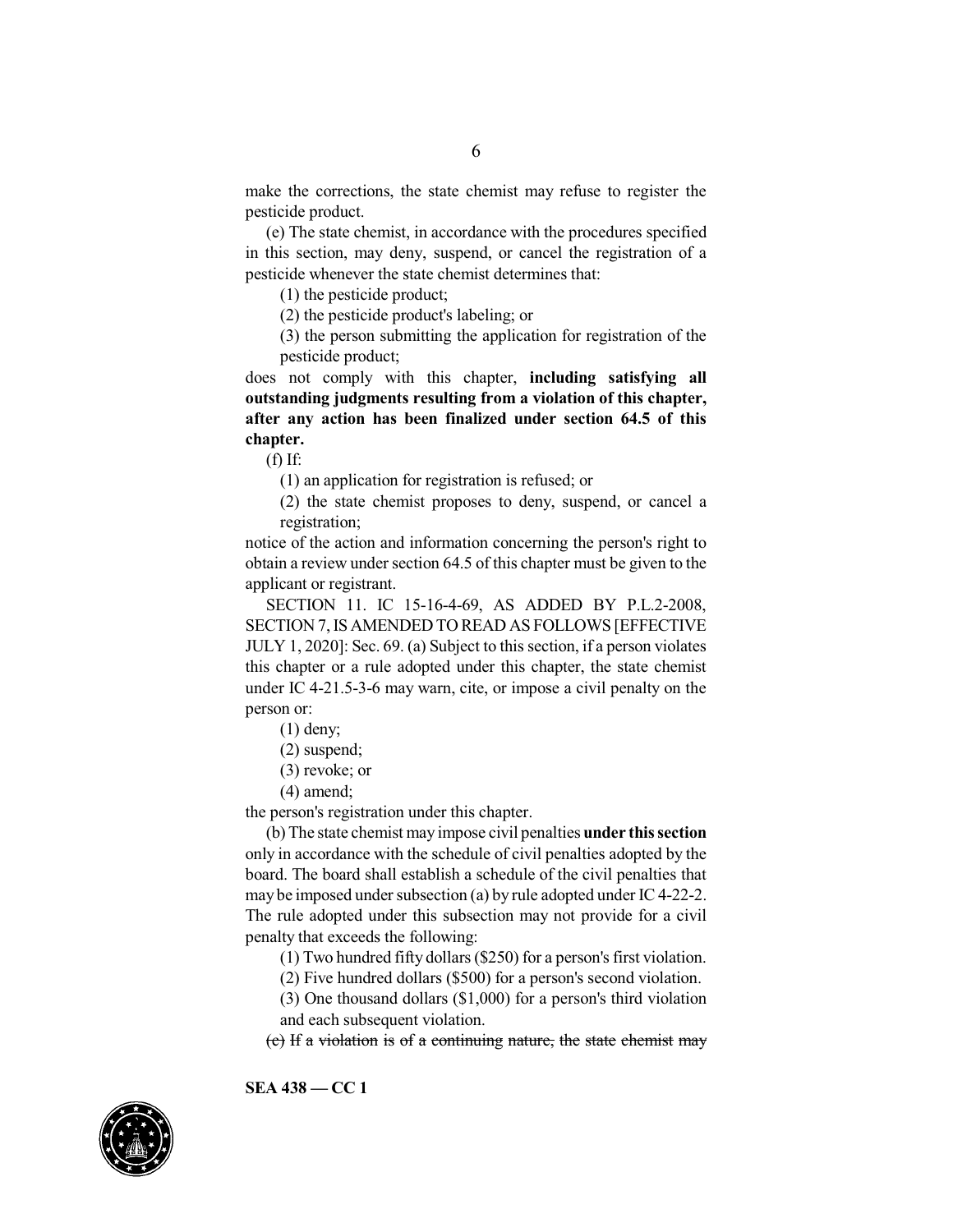impose a civil penalty for each day that the violation occurred.

 $\left(\frac{d}{d}\right)$  (c) A proceeding under IC4-21.5-3 that involves the imposition of a civil penalty may be consolidated with any other proceeding commenced under IC 4-21.5 to enforce this chapter or the rules adopted under this chapter.

(e) **(d)** Money collected for civil penalties imposed under this section shall be credited to the office of Purdue pesticide programs. The money may be used only to provide education about pesticides.

SECTION 12. IC 15-16-4-73, AS ADDED BY P.L.120-2008, SECTION 72, IS AMENDED TO READ AS FOLLOWS [EFFECTIVE UPON PASSAGE]: Sec. 73. (a) Except as provided in subsection (f), if the state chemist:

(1) finds any pesticide product:

(A) upon any premises; or

(B) in any means of conveyance;

where it is held for purposes of, or during or after, distribution or sale; and

(2) determines that the pesticide product:

(A) is in violation of this chapter; or

(B) has been or is intended to be:

(i) distributed;

(ii) sold; or

(iii) used;

in violation of this chapter;

the state chemist may issue an order under subsection (b).

(b) The state chemist may issue a written or printed:

- (1) stop sale;
- (2) use; or
- (3) removal;

order to the owner or custodian of a pesticide product.

(c) Except as provided in subsection (d), after receiving an order under subsection  $(b)$ , the owner or custodian of a pesticide product may not:

- (1) sell;
- $(2)$  use; or
- (3) remove;

the pesticide product described in the order.

(d) The owner or custodian of a pesticide product who receives an order under subsection (b) may:

- (1) sell;
- $(2)$  use; or
- (3) remove;

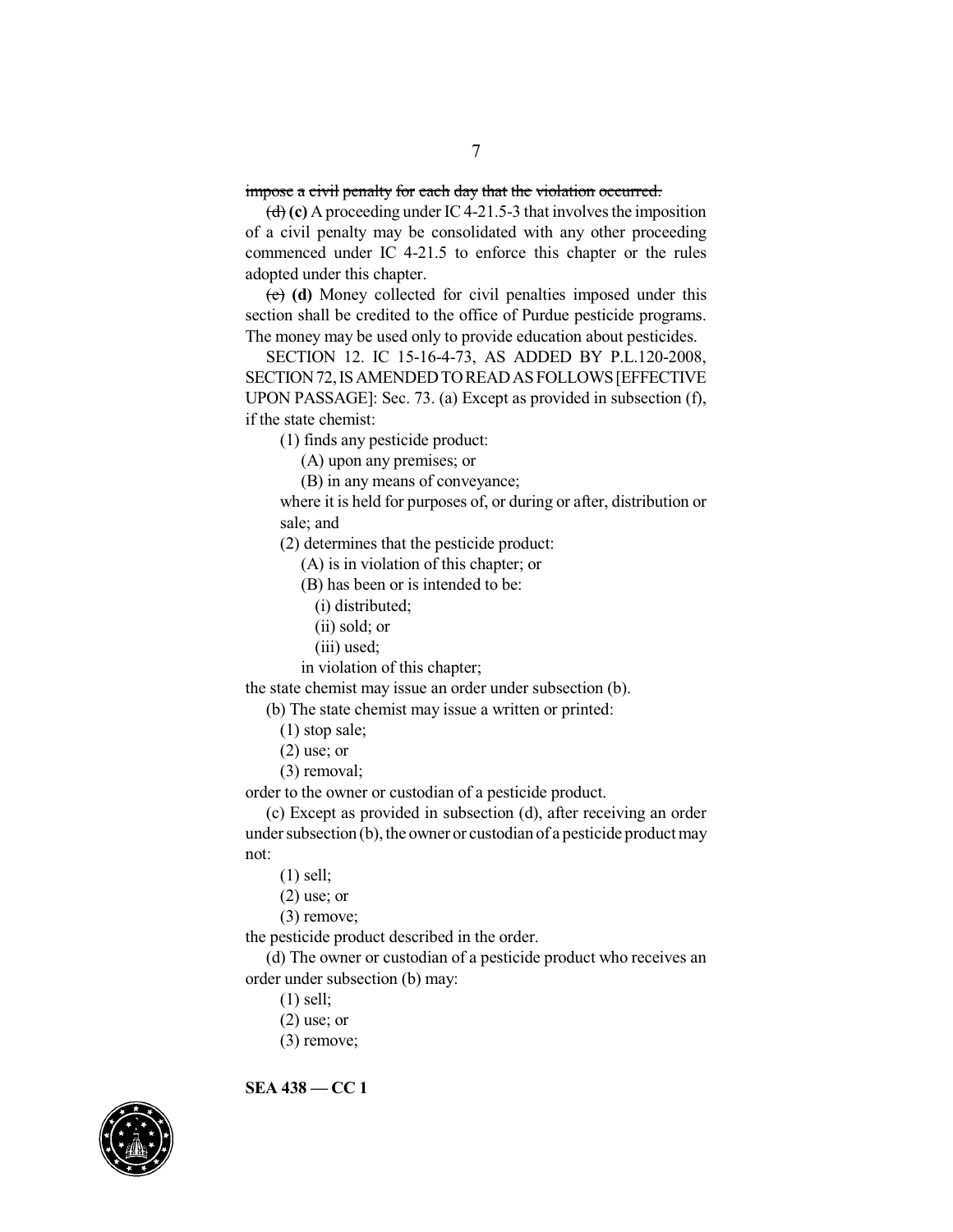the pesticide product only in accordance with the order or until the pesticide product isreleased in writing by the state chemist or by order of a court.

(e) When a stop sale order is issued under subsection (b), the state chemist shall immediately issue a notification to the dealer or registrant of the pesticide product **within thirty (30) days** that states the following:

(1) A stop sale order has been issued on the pesticide product.

(2) A reference to the specific language of the law or rule that is believed to have been violated.

(f) Labels of pesticide devicesmaybe submitted to the state chemist for approval **evaluation of the need for registration under this chapter** before the sale of the pesticide device.

SECTION 13. IC 15-16-5-7, AS ADDED BY P.L.2-2008, SECTION 7, IS AMENDED TO READ AS FOLLOWS [EFFECTIVE UPON PASSAGE]: Sec. 7. As used in this chapter, "commercial applicator" means a certified applicator, whether or not a private applicator with respect to some uses, who uses or supervisesthe use of pesticides **pesticide products** for any purpose or on anypropertyother than as provided by section 30 of this chapter.

SECTION 14. IC 15-16-5-10, AS ADDED BY P.L.2-2008, SECTION 7,IS AMENDED TO READ AS FOLLOWS [EFFECTIVE UPON PASSAGE]: Sec. 10. As used in this chapter, "device" means any instrument or contrivance, other than a firearm, that is intended for trapping, destroying, repelling, or mitigating any pest or any other form of plant or animal life other than bacteria, viruses, or other microorganisms on or in living humans or other living animals. The term does not include equipment used for the application of pesticides when sold separately from the pesticides. **has the meaning set forth in IC 15-16-4-10.**

SECTION 15. IC 15-16-5-16, AS ADDED BY P.L.2-2008, SECTION 7,IS AMENDED TO READ AS FOLLOWS [EFFECTIVE UPON PASSAGE]: Sec. 16. As used in this chapter, "licensed applicator for hire"means anylicensed certified commercial applicator who is employed by a licensed pesticide business to use or to supervise the use of any pesticide **product** on the property of another and who has assumed direct responsibility for the use or supervision of the use of pesticides **pesticide products** by the business.

SECTION 16. IC 15-16-5-19, AS ADDED BY P.L.2-2008, SECTION 7,IS AMENDED TO READ AS FOLLOWS [EFFECTIVE UPON PASSAGE]: Sec. 19. As used in this chapter, "licensed pesticide business" means any licensed person that owns, operates, or

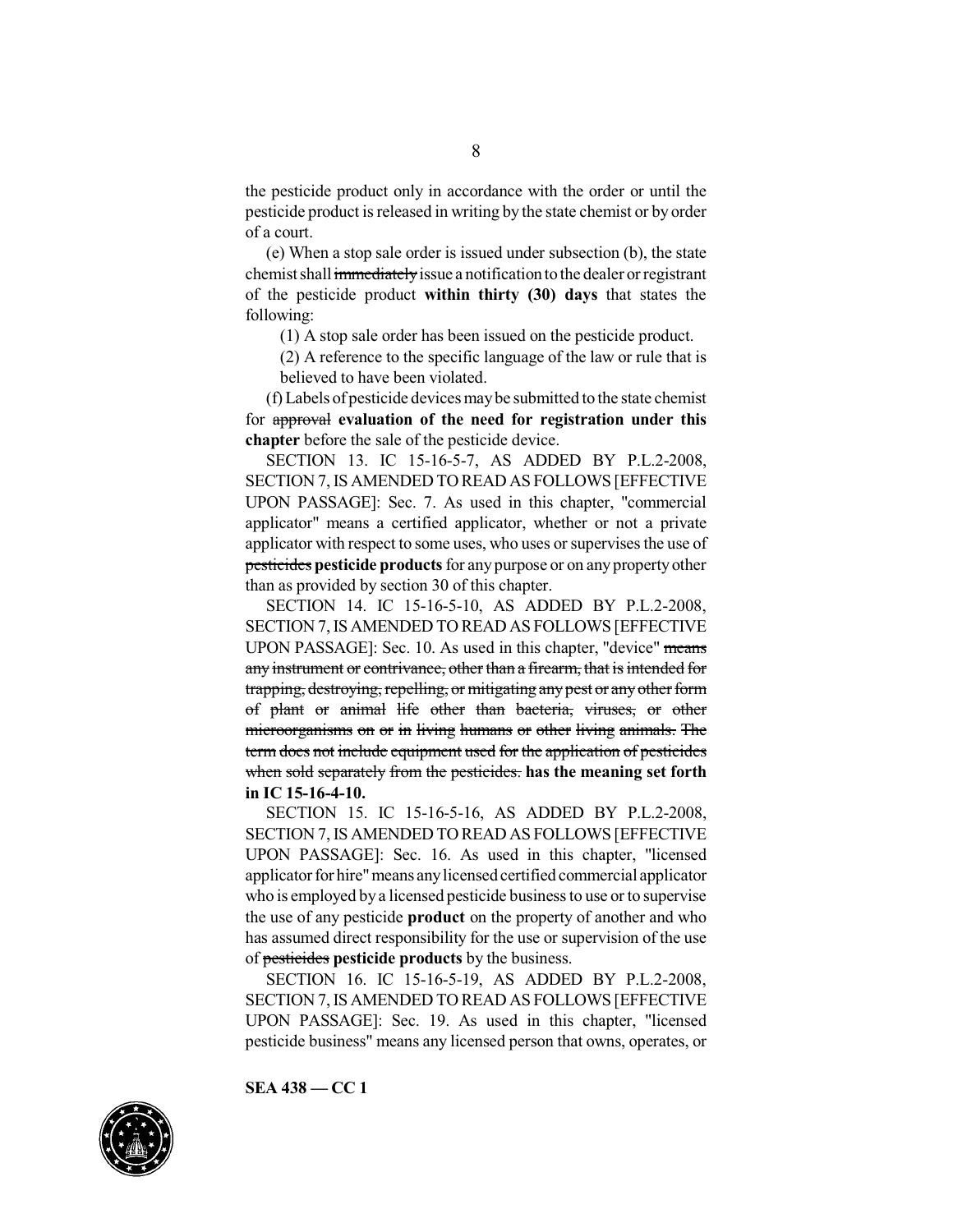(1) using any pesticide **product,** including restricted use pesticides; or

(2) making diagnostic inspections or reports to determine infestations of wood destroying pests.

SECTION 17. IC 15-16-5-29, AS ADDED BY P.L.2-2008, SECTION 7,IS AMENDED TO READ AS FOLLOWS [EFFECTIVE UPON PASSAGE]: Sec. 29. As used in this chapter, "plant regulator" means any substance or mixture of substances intended, through physiological action, for:

(1) accelerating or retarding the rate of growth or rate of maturation; or

(2) altering the behavior of plants or the produce of plants. The term does not include substances to the extent they are intended as plant nutrients, trace elements, nutritional chemicals, plant inoculants, or soil amendments. **has the meaning set forth in IC 15-16-4-34.**

SECTION 18. IC 15-16-5-34, AS ADDED BY P.L.2-2008, SECTION 7,IS AMENDED TO READ AS FOLLOWS [EFFECTIVE UPON PASSAGE]: Sec. 34. As used in this chapter, "restricted use pesticide" means:

(1) any pesticide classified as restricted by the administrator of the United States Environmental Protection Agency; or

 $(2)$  a pesticide that the board has determined to be unduly hazardous to persons, animals, plants, wildlife, waters, or lands other than the pests the pesticide is intended to prevent, destroy, control, or mitigate.

**has the meaning set forth in IC 15-16-4-37.**

SECTION 19. IC 15-16-5-39.6 IS ADDED TO THE INDIANA CODE AS A **NEW** SECTION TO READ AS FOLLOWS [EFFECTIVE JULY 1, 2020]: **Sec. 39.6. The board shall establish a working group to review civil penalties. Before December 1, 2020, the working group shall make recommendations concerning civil penalties to the:**

**(1) board; and**

**(2) general assembly in an electronic format under IC 5-14-6.** SECTION 20. IC 15-16-5-45, AS ADDED BY P.L.2-2008, SECTION 7,IS AMENDED TO READ AS FOLLOWS [EFFECTIVE UPON PASSAGE]: Sec. 45. (a) The state chemist shall adopt rules to establish categories and qualifications to certify and license persons to use pesticides and tomake diagnostic inspections and reports for wood destroying pests under this chapter. Each category is subject to separate testing procedures and requirements. Aperson is not required to payan

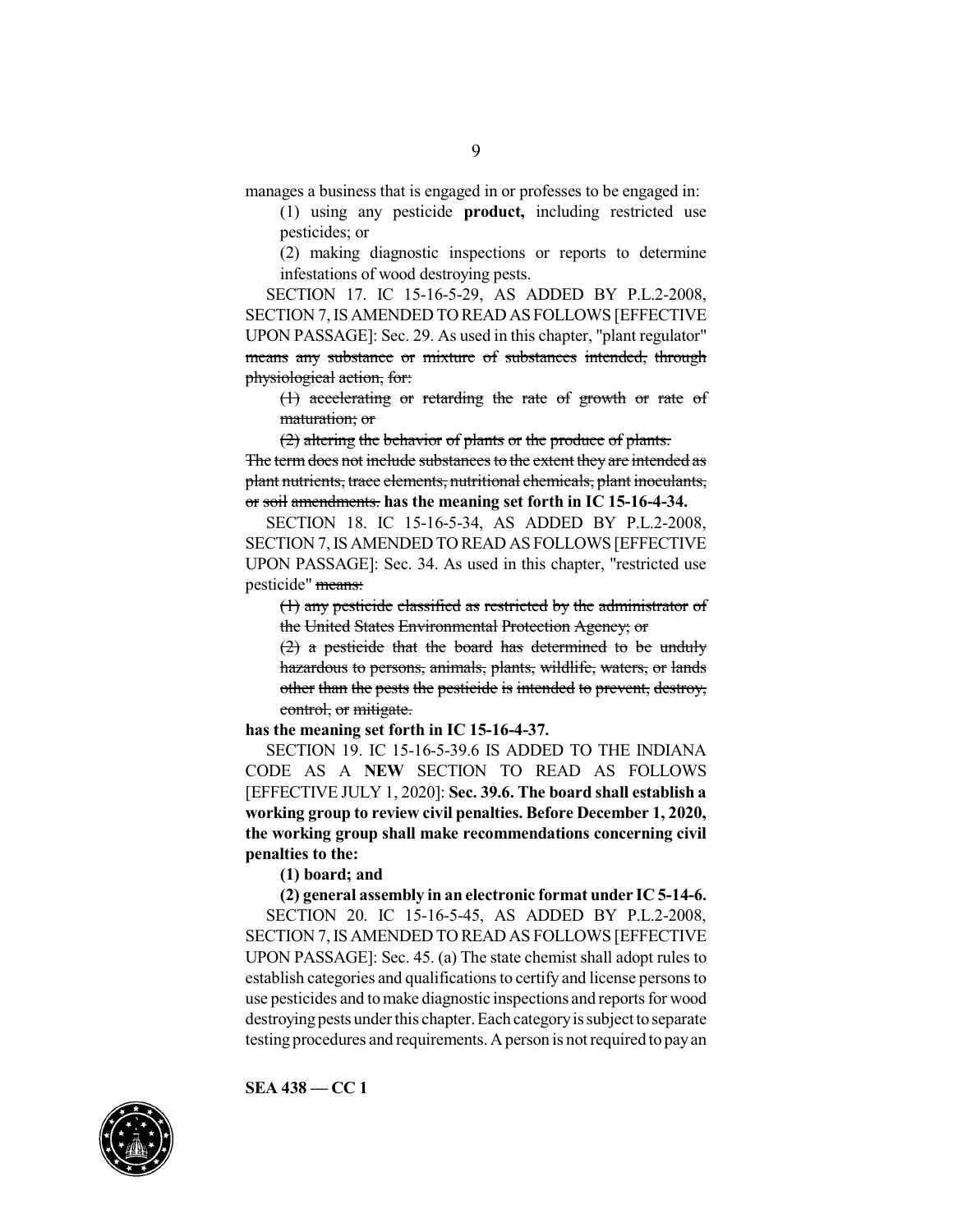additional license fee if the person desires to be licensed in more than one  $(1)$  of the license categories provided for by the state chemist under this section.

(b) The state chemist, in adopting rules under this section, shall establish **examination content and** standards for the certification of persons who use pesticides or who make diagnostic inspections and reports for wood destroying pests. The **examination content and** standards must relate to **the following:**

**(1) The hazards involved in** the use and handling of pesticides, or to the use and handling of the pesticide or class of pesticides covered by the individual's certification.

**(2) The job responsibilities of the individual using pesticides that are covered by the individual's certification.**

**(3) Any relevant information addressed in 40 CFR Part 171.** and must be relative to the hazards involved. In determining standards, the state chemist shall consider the characteristics of the pesticide formulation, including the acute dermal and inhalation toxicity, the persistence, mobility, and susceptibility to biological concentration, the use experience that may reflect an inherent misuse or an unexpected good safety record that does not always follow laboratory toxicological information, the relative hazards of patterns of use, including granular soil applications, ultra-low volume or dust aerial applications, or air blast sprayer applications, and the extent of the intended use. The state chemist shall observe the relevant regulations of Section 4 of the Federal Insecticide, Fungicide, and Rodenticide Act (7 U.S.C. 135 et  $seq.$ ).

(c) The state chemist may require a person certified under this chapter as a commercial applicator or a private applicator to renew the person's certification, under requirements and standards established by the state chemist, to assure that the person maintains a level of competence and ability to use pesticides safely and properly.

**(d) An individual who is certified and licensed under this chapter must be at least eighteen (18) years of age, as proven by a valid government issued identification or an equivalent form of identification.**

SECTION 21. IC 15-16-5-47, AS ADDED BY P.L.2-2008, SECTION 7,IS AMENDED TO READ AS FOLLOWS [EFFECTIVE UPON PASSAGE]: Sec. 47. (a) A license issued under this chapter is not transferable except in the event of disability or death of the licensee.The state chemist maytransfer a license **to anindividualwho is a certified applicator** by issuing a temporary permit to provide for the operation of the business until the expiration of the permanent

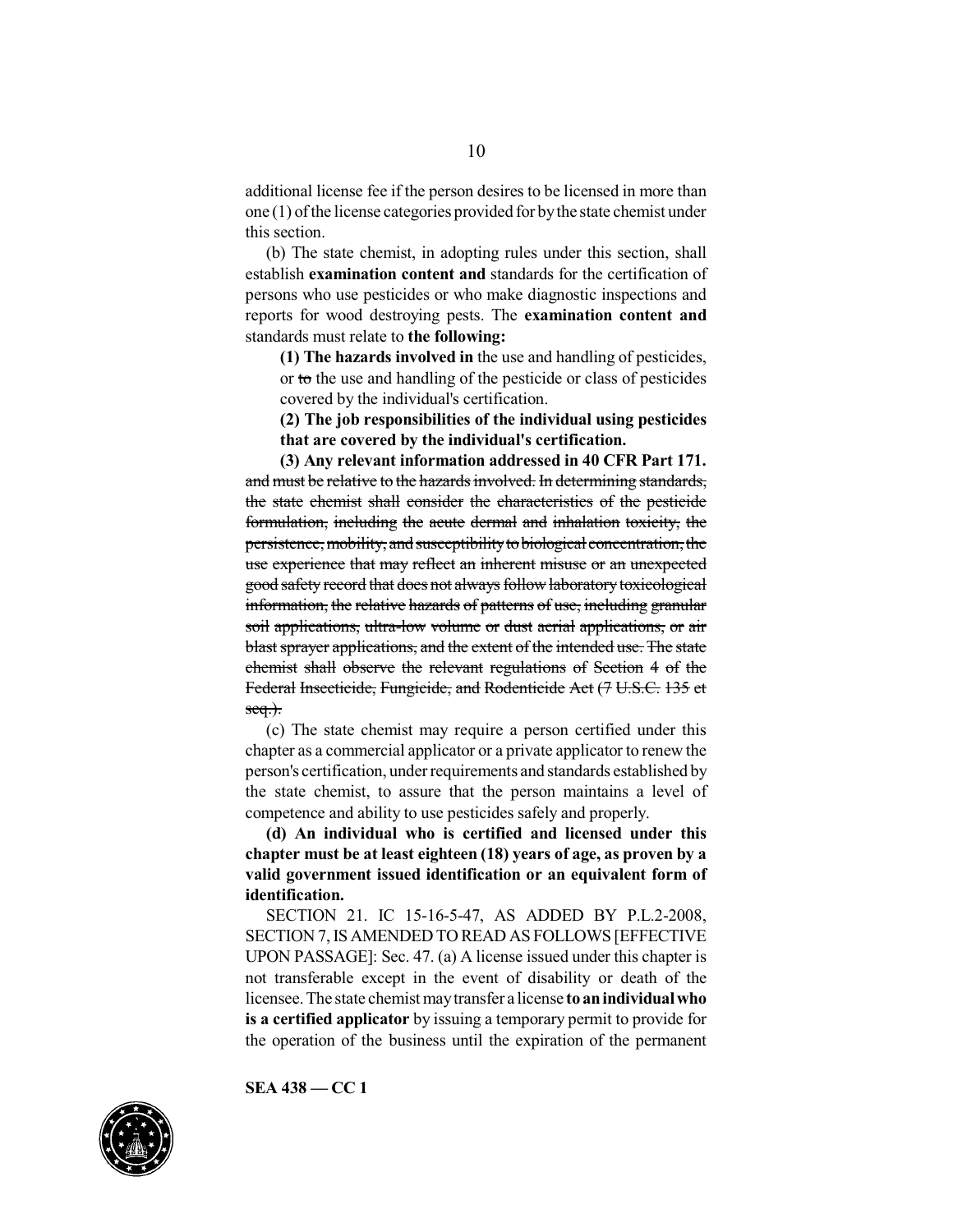license.

(b) A certificate **certification** issued under this chapter is not transferable.

SECTION 22. IC 15-16-5-48, AS ADDED BY P.L.120-2008, SECTION75,ISAMENDEDTOREADASFOLLOWS[EFFECTIVE UPON PASSAGE]: Sec. 48. (a) Subject to section 55 of this chapter, a person may not engage in or profess to engage in the business of:

(1) using a pesticide; or

(2) making diagnostic inspections or reports to determine infestations of wood destroying pests;

on the property of another for hire at any time without a pesticide business license issued by the state chemist. The state chemist shall require an annual license fee of forty-five dollars (\$45) for each pesticide business license that is issued.

(b) A pesticide business license must be obtained for each **unique** business location **or business name** from which pesticide use or application is conducted.

(c) The application for a license must be on a form provided by the state chemist. Each application must contain information necessary for the administration of this chapter.

(d) The state chemist maynot issue a pesticide businesslicense until the applicant or a pesticide applicator in the applicant's hire who uses or supervises the use of a pesticide on the property of another is certified by passing an examination to demonstrate to the state chemist the applicant's or applicator's knowledge of the:

(1) use of pesticides under the category for which the applicant or applicator has applied; and

 $(2)$  nature and effect of pesticides the applicant or applicator may apply under the categories.

At least one (1) licensed applicator for hire must be associated with each location from which pesticides are used for hire.

(e) The state chemist may renew any pesticide business license.

(f) Subject to subsections (a), (b), (c), and (d) and section 65 of this chapter, if:

 $(1)$  the state chemist finds the applicant qualified to engage in the business of using pesticides or making diagnostic inspections or reports to determine infestations of wood destroying pests on the property of another;

 $(2)$  the applicant files evidence of financial responsibility required under section 58 of this chapter; and

(3) the applicant applying for a license involving aerial application of pesticides has met all of the requirements of:

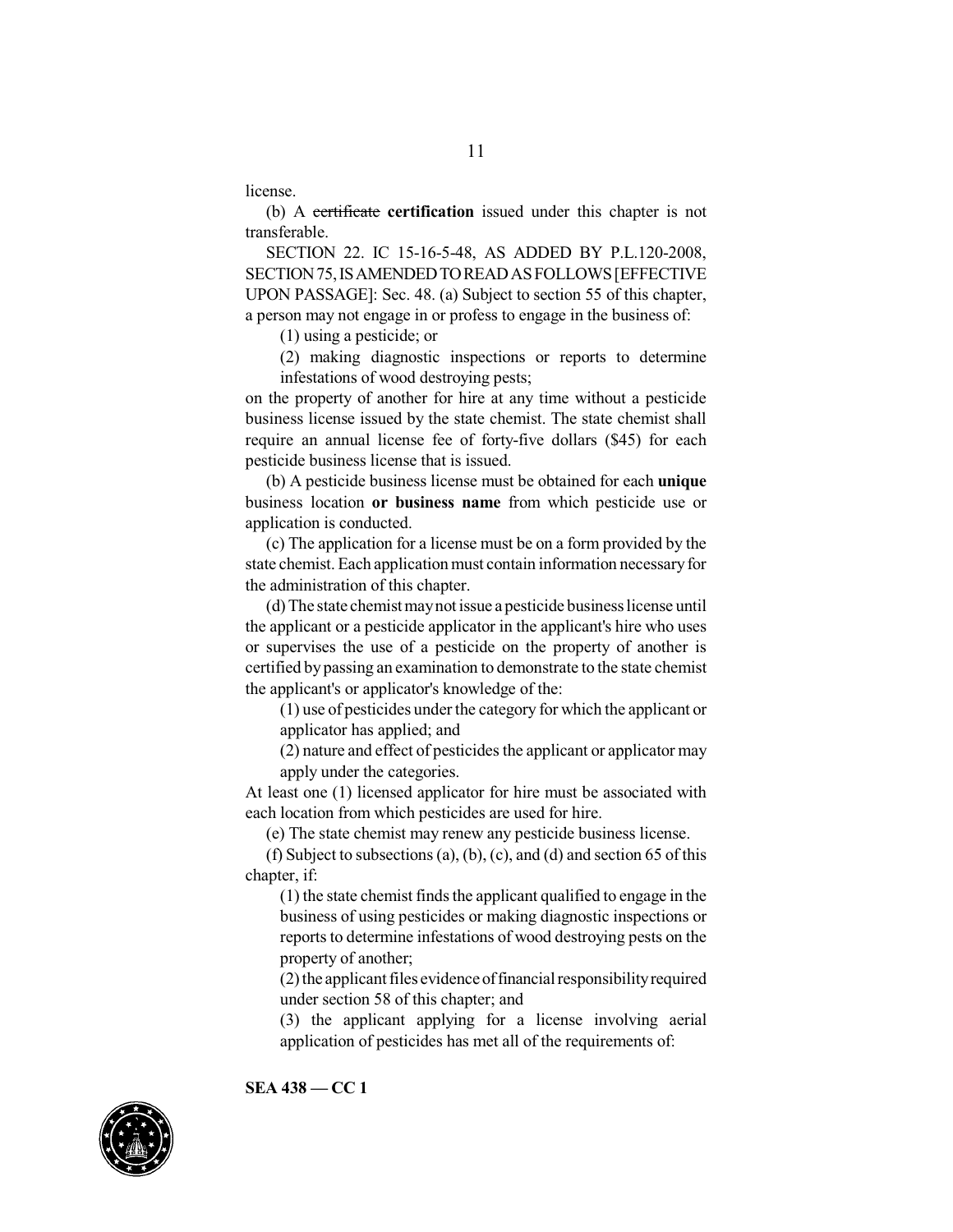(A) the Federal Aviation Administration;

(B) the Indiana department of transportation; and

(C) any other applicable federal or state statutes or regulations to operate the equipment described in the application;

the state chemist may issue a pesticide business license limited to the categories for which the applicant or a pesticide applicator in the applicant's hire is qualified. The license expires January 1 of the year following issue unless it has been invalidated, revoked, or suspended earlier by the state chemist. A surety bond or certificate of liability insurance in force or certificate of financial responsibility required under section 58 of this chapter must be maintained and in effect on a continuing basis.

(g) The state chemist may limit a license or the operation of a businesstothe use of certain pesticides, or to certain areas, or to certain types of equipment if the applicant is only so qualified.

(h) If a license is not issued as applied for, the state chemist shall inform the applicant in writing of the reasons the license was not issued.

SECTION 23. IC 15-16-5-55, AS ADDED BY P.L.2-2008, SECTION 7,IS AMENDED TO READ AS FOLLOWS [EFFECTIVE UPON PASSAGE]: Sec. 55. Section 48 of this chapter relating to **pesticide business** licenses and requirements for their issuance does not apply to the following:

(1) A farmer who applies pesticides for the farmer's own use or with ground equipment or manually for the farmer's neighbors if:

(A) the farmer operates farm property and operates and maintains pesticide application equipment primarily for the farmer's own use;

(B) the farmer is not engaged in the business of applying pesticides for hire and the farmer does not publicly profess to be a pesticide business;

(C) the farmer operates the farmer's pesticide application equipment only in the vicinity of the farmer's own property and for the accommodation of the farmer's neighbors **without any compensation;** and

(D) the farmer is certified as a private applicator if the farmer uses restricted use pesticides.

 $(2)$  A veterinarian who uses pesticides as an incidental part of the veterinarian's practice, ifthe veterinarian is not regularlyengaged in or does not profess to be engaged in the business of using pesticides for hire.

(3) Research personnel applying **general use** pesticides only to

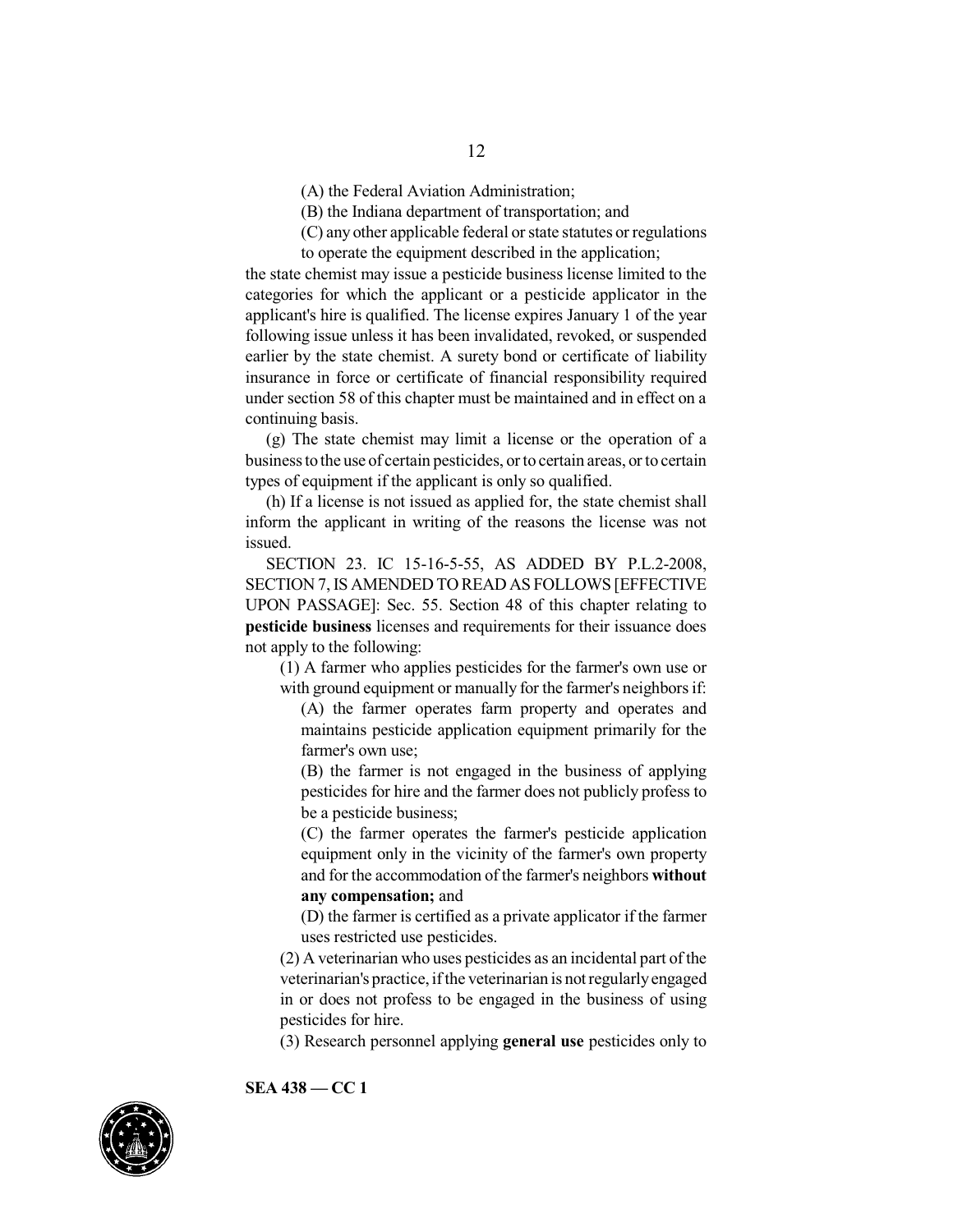bona fide experimental plots.

**(4) A person who uses nonrestrictedgeneral use pesticidesfor purposes of disinfecting or sanitizing, unless a license is required by a rule established by the board.**

SECTION 24. IC 15-16-5-59, AS ADDED BY P.L.120-2008, SECTION78,ISAMENDEDTOREADASFOLLOWS[EFFECTIVE JULY 1, 2020]: Sec. 59. (a) Commercial applicators, **private applicators,** and licensed pest inspectors shall maintain records concerning:

(1) the application of restricted use pesticides;

**(2) the application of pesticides for hire;**

**(3) the application of pesticides on golf courses;**

**(4) the application of pesticides on school property;**

(2) **(5)** diagnostic inspections to determine infestations of wood destroying pests; and

(3) **(6)** any relevant information that the state chemist determines by rule is necessary for purposes of this chapter.

(b) The state chemist may require certified applicators to maintain records related to applications of state restricted pesticide uses.

(c) **(b)** Records required under this section must be kept for:

(1) two (2) years after the date of the inspection or the application of the pesticide; or

(2) the time specified by rule.

(d) **(c)** The state chemist shall be provided access to the records by the commercial applicator or licensed pest inspector. **required to be maintained under this section.**

SECTION 25. IC 15-16-5-65, AS AMENDED BY P.L.99-2012, SECTION18,ISAMENDEDTOREADASFOLLOWS[EFFECTIVE UPON PASSAGE]: Sec. 65. Subject to section 66 of this chapter, the state chemist under IC 4-21.5-3-6 may warn, cite, or impose a civil penaltyon a person for a violation under this chapter.The state chemist may also deny, suspend, revoke, or modify any provision of any license, permit, registration, or certification issued under this chapter if the state chemist finds that the applicant or the holder of a license, permit, registration, or certification has committed any of the following acts, each of which is a violation of this chapter:

(1) Made false or fraudulent claims either verbally or through any mediamisrepresentingthe effect of pesticide products or methods to be used.

(2) Recommended, used, or supervised the use of any registered pesticide product in a manner inconsistent with its labeling approved by the United States Environmental Protection Agency

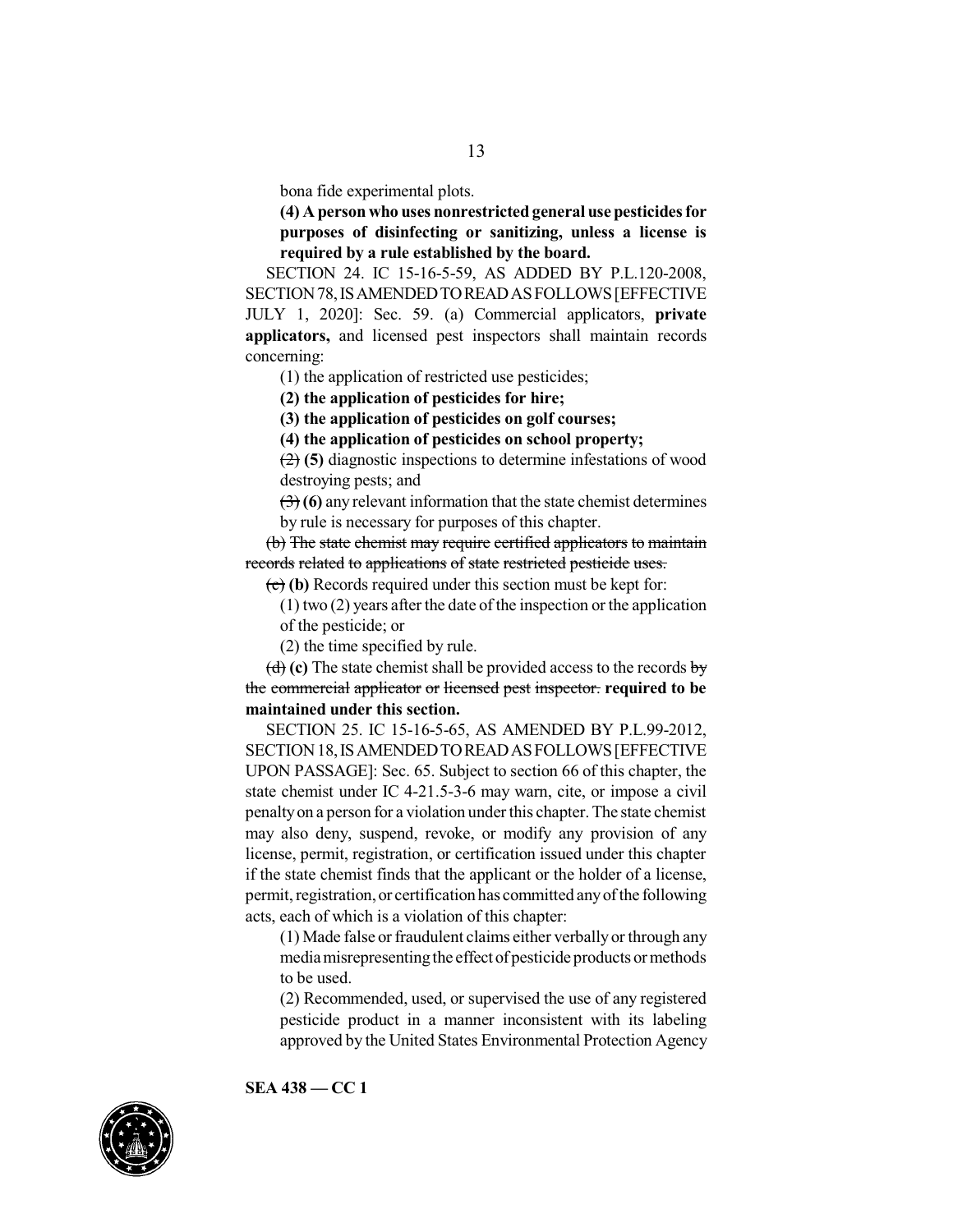or Indiana state registration for that pesticide, or in violation of the United States Environmental Protection Agency or Indiana state restrictions on the use of that pesticide product.

(3) Used known ineffective or improper pesticide products or known ineffective amounts of pesticides.

(4) Operated faulty or unsafe equipment.

(5) Operated in a careless or negligent manner.

 $(6)$  Neglected or, after notice, refused to comply with this chapter, the rules adopted under this chapter, or of any lawful order of the state chemist or the board.

(7) Refused or neglected to:

(A) keep and maintain the records required by this chapter; or (B) make reports and supply information when required or requested bythe state chemist in the course of an investigation or inspection.

(8) Made false or fraudulent records, invoices, or reports.

(9) Engaged in or professed to be engaged in the business of:

(A) using a pesticide or any other product regulated under this chapter or by rules adopted under this chapter; or

(B) making a diagnostic inspection to determine infestations of a wood destroying pest;

for hire on the property of another without having a business license issued by the state chemist.

(10) Used a restricted use **or supervised the use of a** pesticide **product that is required to be used under this chapter by a person who is certified, licensed, or permitted** without having an applicator, **a person** who is **certified,** licensed, or permitted under this chapter in direct supervision. **conducting the use.**

(11)Used fraud or misrepresentation inmakingan application **the qualification or application** for, or renewal of, a license, permit, registration, or certification.

(12) Refused or neglected to comply with any limitations or restrictions on or in a duly issued license, permit, registration, or certification.

(13) Aided or abetted a person to evade this chapter, conspired with a person to evade this chapter, or allowed a license, permit, registration, or certification to be used by another person.

(14) Made false or misleading statements during or after an inspection concerning any infestation or infection of pests.

(15) Impersonated any federal, state, county, or city inspector, investigator, or official.

(16) Knowingly purchased or used a pesticide product that was

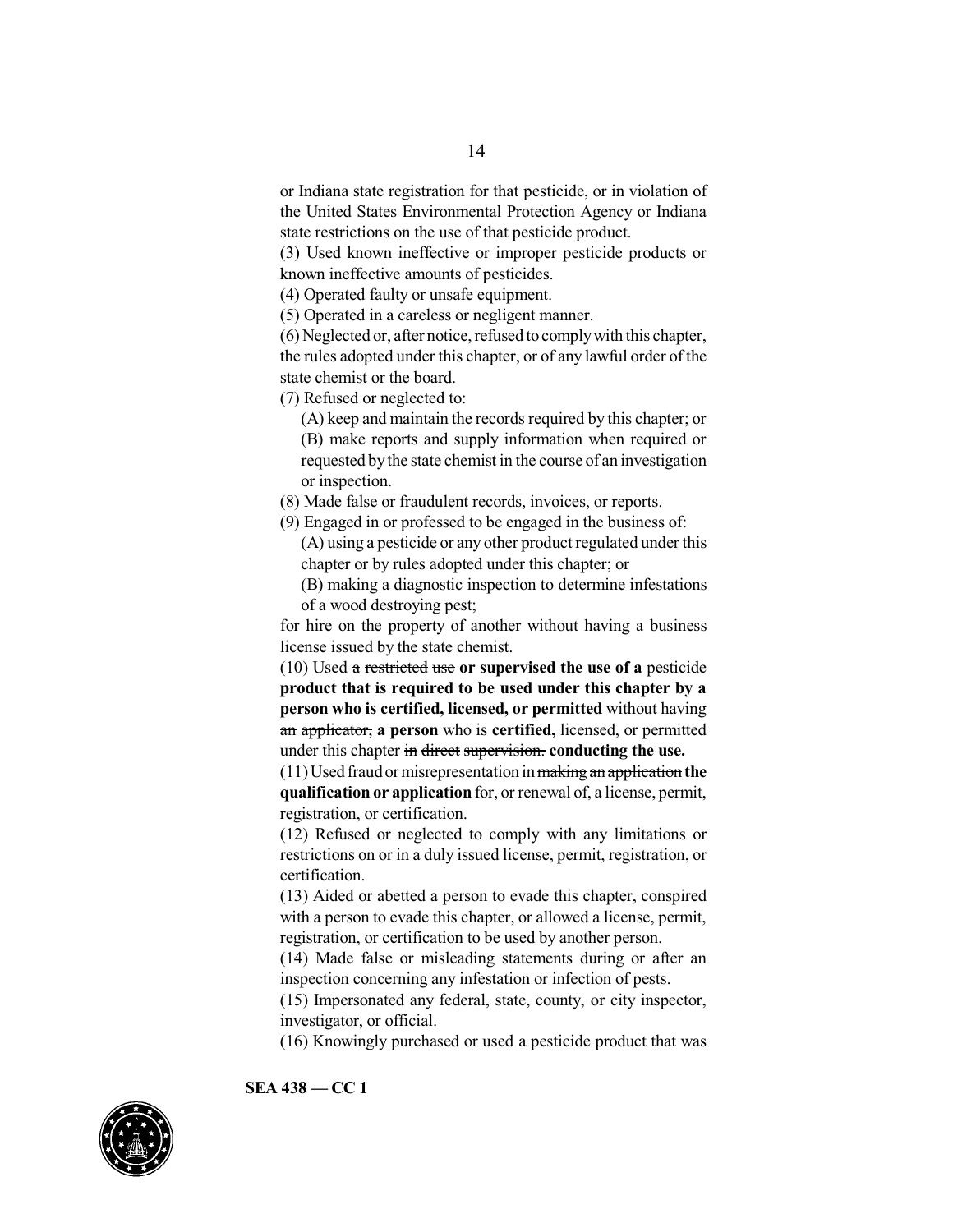not registered under IC 15-16-4.

(17) Failed to continuously maintain financial responsibility required under section 58 of this chapter or to provide proof of financial responsibility to the state chemist when requested.

(18) Intentionally altered a duly issued license, permit, registration, or certification.

(19)Recklessly, knowingly, or intentionallyimpededor prevented the state chemist or the state chemist's agent from performing a duty of the state chemist.

SECTION 26. IC 15-16-5-66, AS ADDED BY P.L.2-2008, SECTION 7,IS AMENDED TO READ AS FOLLOWS [EFFECTIVE JULY 1, 2020]: Sec. 66. (a) The state chemist may impose civil penalties **under this section** only in accordance with the schedule of civil penalties adopted by the board.

(b) The board shall establish a schedule of civil penalties that may be imposed under section 65 of this chapter by rule adopted under IC 4-22-2. The rule adopted under this subsection may not provide for a civil penalty that exceeds the following:

(1) For a violation committed by a person who is required to be certified as a private applicator, one hundred dollars (\$100).

(2) For a violation bya person who is not described in subdivision (1), the following:

(A) Two hundred fifty dollars (\$250) for a person's first violation.

(B) Five hundred dollars (\$500) for a person's second violation.

(C) One thousand dollars (\$1,000) for a person's third violation and each subsequent violation.

(c) If a violation is of a continuing nature, the state chemist may impose a civil penalty for each day that the violation occurred.

(d) **(c)** A proceeding under IC 4-21.5-3 that involves a civil penalty may be consolidated with any other proceeding commenced under IC 4-21.5 to enforce this chapter or the rules adopted under this chapter.

(e)**(d)** Moneycollected for civil penalties imposed under section 65 of this chapter shall be credited to the office of Purdue pesticide programs. The money may be used only to provide education about pesticides.

SECTION27.[EFFECTIVEUPONPASSAGE]**(a) As usedinthis SECTION, "policy" refers to the FY 2019 pesticide enforcement response policy developed by the state chemist.**

**(b) The state chemist shall suspendits enforcement ofthe policy.**

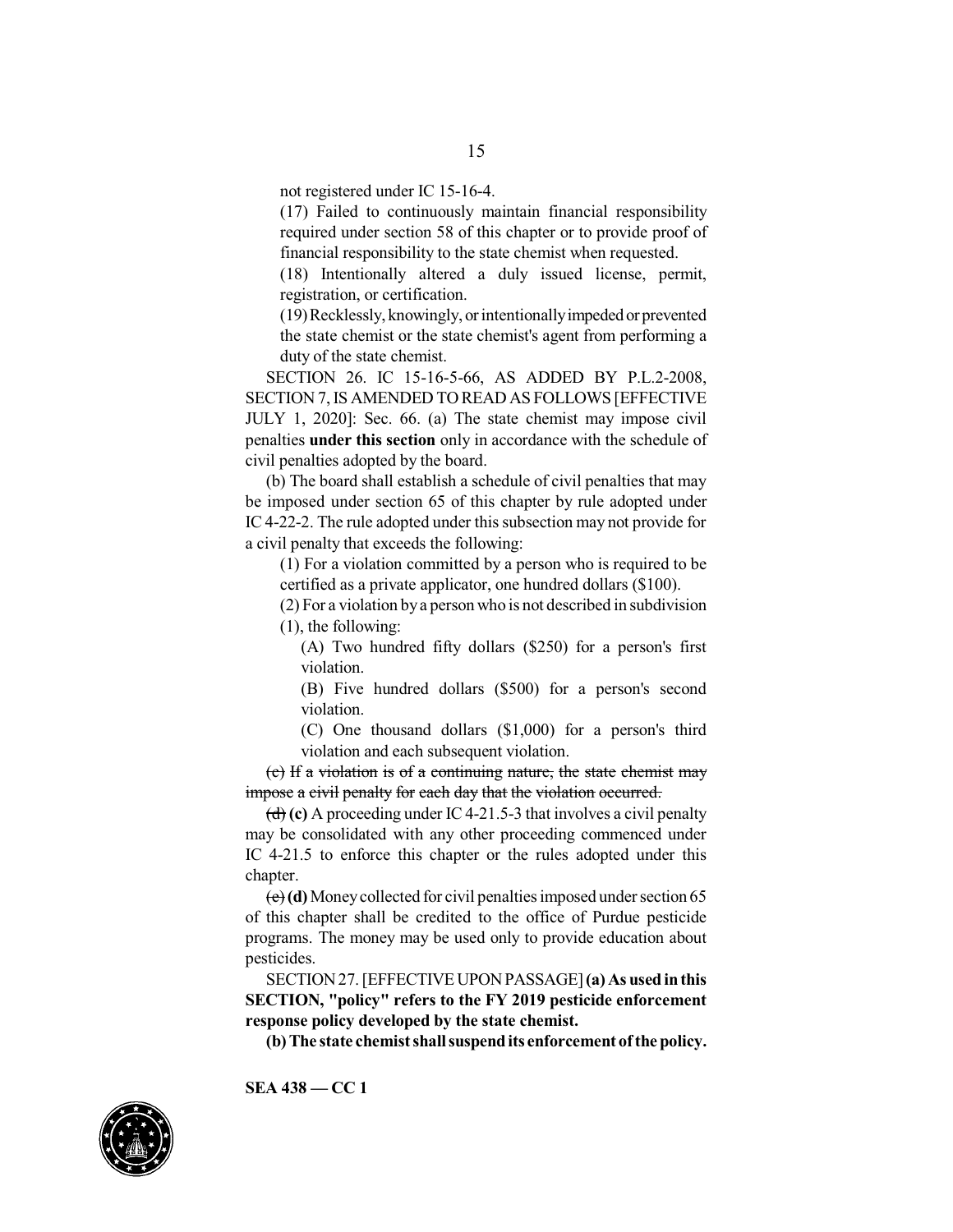**(c) This SECTION expires July 1, 2021.** SECTION 28. **An emergency is declared for this act.**